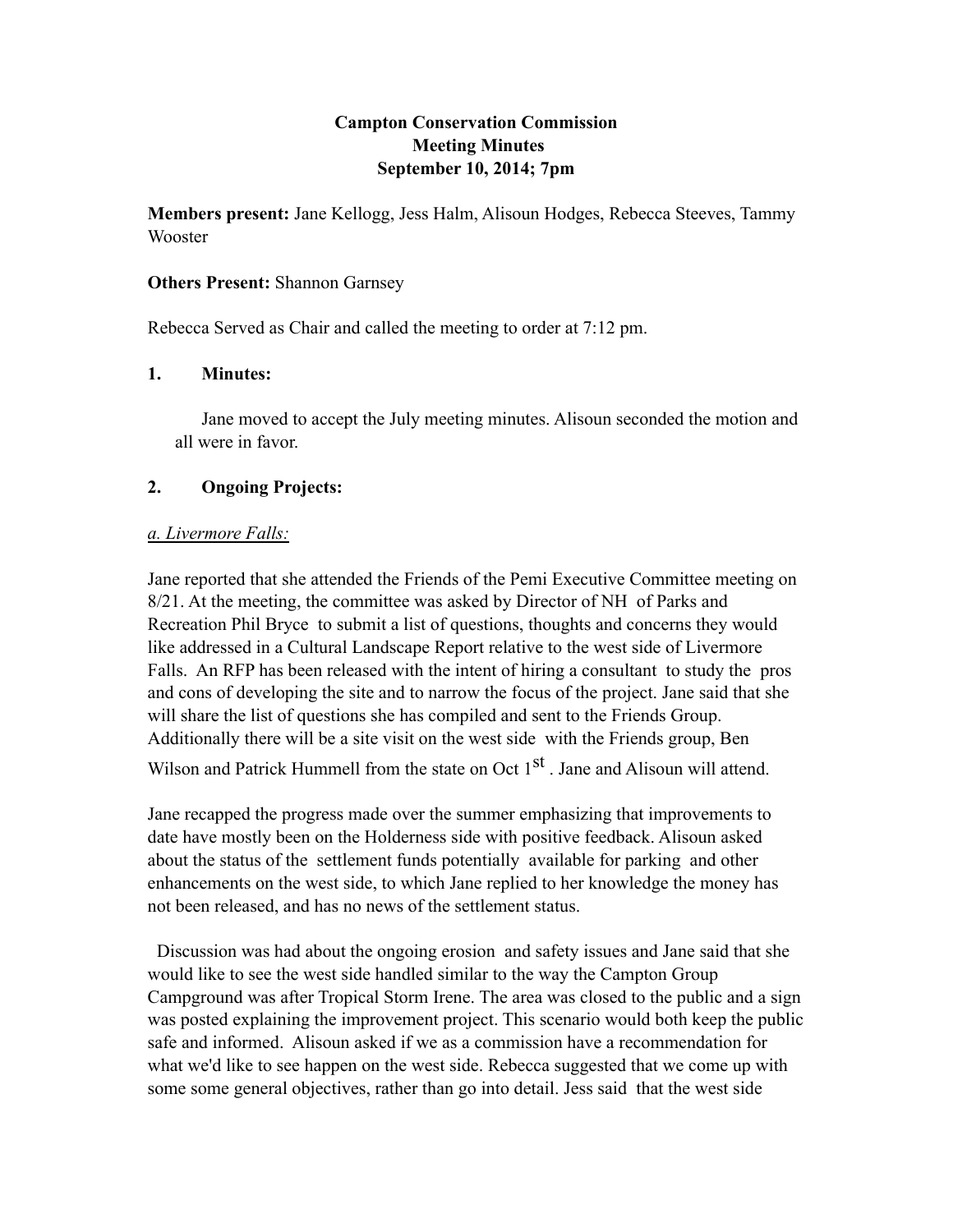beach area will continue to erode during high flows which will limit recreation on that side. She proposed that the hoped for outcome for the site be a safe, scenic, and historic area with a de-emphasis on recreation. All agreed and Jane said that she would take this message to the Oct  $1<sup>st</sup>$  meeting.

### *b.Northern Pass:*

Tammy summarized some recent Northern Pass developments she learned from the Bury the Northern Pass group e-mails. The Champlain Hudson Express power project is in its final stages of the Presidential Permit process, and the DOE has issued the final EIS (Environmental Impact Statement). This is noteworthy because 141 miles of the project will be buried along roads or railway lines, and underwater, and Northern Pass has maintained that such projects are only conceptual and pie in the sky.

Tammy also reported that Mass. Governor Deval Patrick's Clean Energy bill failed due to its complexity and opposition. Failure of the bill was a defeat for the state's two biggest electric utilities, as they both have transmission projects that could have been financed in part through a mandatory, rate-payer funded purchase of Canadian Hydropower. Lastly, Tammy reported that U.S. Senator Kelly Ayotte recently toured five proposed Northern Pass crossings of I-93, one of which is in Campton. The Senator observed a photo simulation of proposed towers at the Exit 28 Campton Visitors Center. After her tour she publicly took the strongest position against Northern Pass to date. Jess asked what was going on with local Select Board's involvement. Tammy said that there has been nothing new since the Site Evaluation Committee (SEC) informational meeting which was attended by local Select Board members including Campton. This is because the SEC permit process hasn't begun yet and won't until Northern Pass officially files an application.

### c**.** *BWNA-*

Jane reported that in early August she was contacted by a man from Restorative Justice who is in charge of a young person ordered to complete 15 hours of community service work for the CCC. She did not obtain details, but surmised there was some damage to a property near BWNA and the property owner came up with the idea. Jane responded to the man from Restorative Justice with a list of potential BWNA work that could be done and never heard back from him. She added that if this happens in the future she will request that we be notified of any work completed.

 Jess summarized the ongoing communication she has had with a local Boy Scout and leader, who were looking to build a bench at the BWNA as part of an Eagle Scout project. Jess told them that there were already 3 benches at BWNA and alternatively suggested some bridge repairs and a trail guide update project. Jess met with the scout and leader on July  $9<sup>th</sup>$  and discussed the details including an informal offer for the CCC to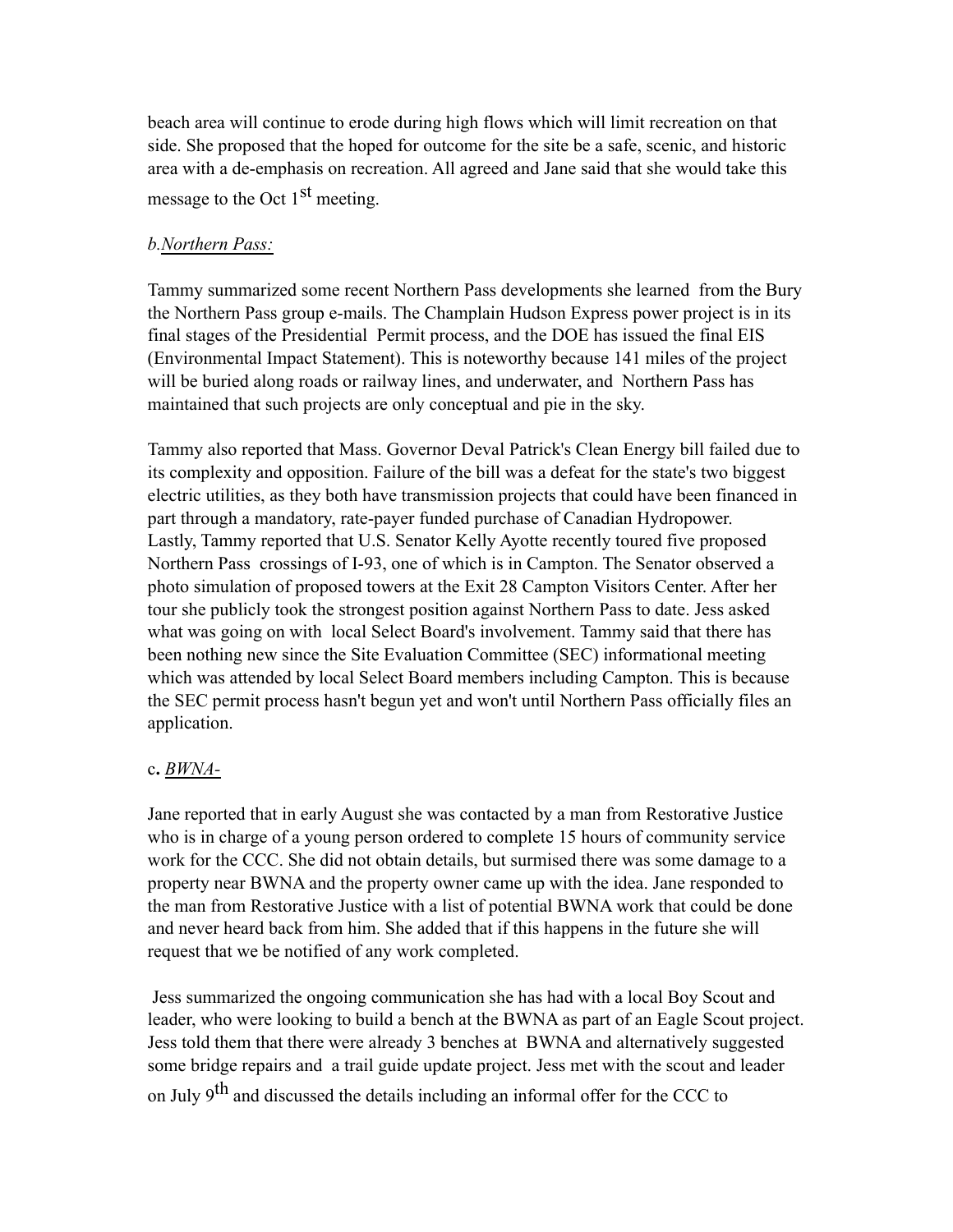contribute up to half of the cost of the materials, up to \$75. Since then, she e-mailed an electronic version of the guide to the scout who was hoping to finish his project by summer's end. Alisoun asked if Jess was the only only contact to which Jess said yes, that she was the only one available to meet with the scouts and has provided updates to the group via e-mail. Alisoun suggested that the scout put a plaque with his name on the bridge. All agreed and expressed support for the project. Jess added that she told the scout leader about additional project opportunities at the Pattee Conservation Park and he was enthusiastic about the idea.

Jess gave a quick summary of the Nature Nights program at BWNA and reported that she attended most of them with her family. On several nights 12-15 people showed up for the program, some of which were out of staters. On one occasion the Boy Scouts used it for their evening program. Jess said that Sherry Holmes did a really nice job, especially given that she was brand new to the Rey Center and had to come up to speed quickly. Sherry asked Jess for feedback and Jess told her to be sure to get the program announced early in next year's summer Parks and Recreation flier before the kids go on summer vacation. Jane suggested we ask Sherry for a report of the program including the number of attendees. Jess will follow up on this.

# d**.** *PCP:*

Jess reported that she mowed the PCP walking path a few weeks ago. Jane said that she noticed one of the Liberty Elm Tree branches needs pruning and wondered who was in charge of maintaining the tree. She will ask Carol Lenahan of the Campton Garden Club.

# e. *Conservation Matters Column:*

Jess declared that the Conservation Matters column is officially one year old and has been well received. She explained the project to Shannon and listed the six rotating contributing groups. Jess will compile all of the articles to date for the purpose of creating a binder. Jane suggested that when she sends the articles around to the various groups, to also ask for ideas of other potential contributors. Jess will be presenting the success story of the column at the upcoming NHACC conference in Laconia in November. Jane led the group in expressing a big thank you to Jess for her work on this project.

# **3). CVP Grant Update:**

The CCC received a request to write a letter of support for a grant applied for by the North Country Council (NCC)and the Campton Village Precinct (CVP). The request came at the last minute before the application deadline and Jane quickly put something together for the CCC. Jane recollected that there were few details given other than the grant was relative to a study evaluating how changes in flow of the Mad River could impact wells. The CCC would welcome more information relative to the grant and hopes